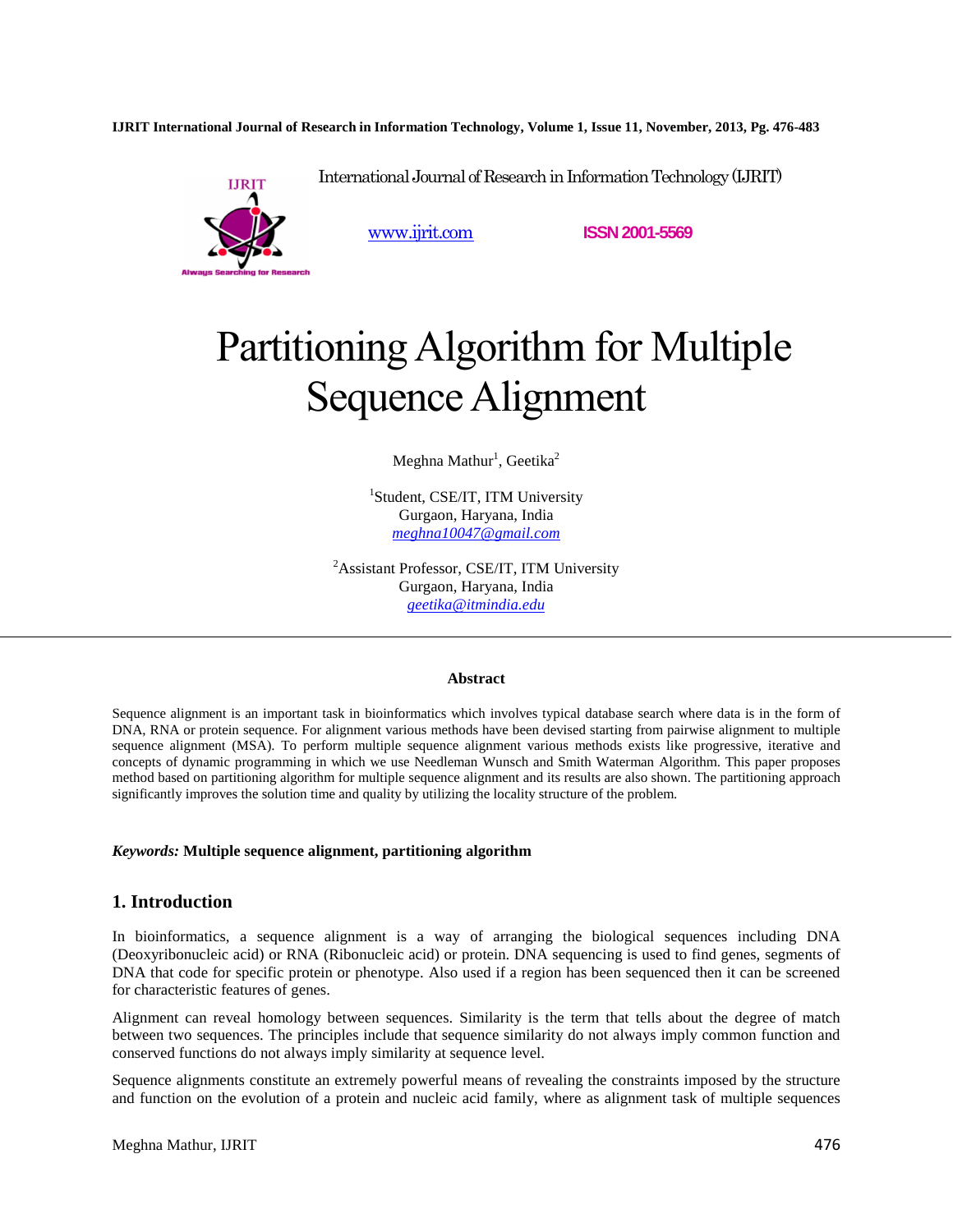requires large amount of computational time. Local alignment is based on completeness. It includes the task of finding and extracting a pair of regions from two given biological sequences that exhibit high similarity. Global alignment is also based on completeness and is done across the entire sequence length to include as many matches as possible up to and including sequence end whereas Pairwise Sequence Alignment is used to identify regions of similarity that may indicate functional, structural and/or evolutionary relationships between two biological sequences (protein or nucleic acid). This type of alignment is based on numbers. Multiple sequence alignment (MSA) is the alignment of three or more biological sequences of similar length and therefore it is included in the alignment based on numbers. From the output of MSA applications, homology can be inferred and the evolutionary relationship between the sequences can be studied.

# **2. Methods of Alignment**

#### **2.1 Dot Matrix Method:**

A dot matrix analysis is primarily a method for comparing two sequences to look for possible alignment of characters between the sequences. The methods is also used for finding direct or inverted repeats in biological sequences and for predicting regions in RNA that is self-complementary and therefore have the potential of forming secondary structure through base-pairing. It works by locating regions of similarity between two sequences which provide a great deal of information about the function and structure of the query sequence. Similar structure indicates homology, or similar evolution, which provides critical information about the functions of these sequences. A dot matrix plot is a method of aligning two sequences to provide a picture of the homology between them. The dot matrix plot is created by designating one sequence to be the subject and placing it on the horizontal axis and designating the second sequence to be the query and placing it on the vertical axis of the matrix. At each position within the matrix, a point is plotted if the horizontal and vertical elements are identical. Diagonal lines within the resulting matrix indicate regions of similarity. The advantages of dot matrix methods is that it readily reveals the presence of insertions/deletions and direct and inverted repeats that are more difficult to find by the other, more automated methods. However it has some shortcomings also. These are that most dot matrix computer programs do not show an actual alignment. Also it does not return a score to indicate how 'optimal' a given alignment is [10].

#### **2.2 Dynamic Programming***:*

Dynamic programming (DP) algorithms are a class of algorithms typically applied to optimization problems. DP is applicable on an optimization problem with following key points. Firstly it should have an optimal substructure – an optimal solution to the problem contains within it optimal solutions to sub-problems. Secondly it must contain overlapping sub-problems i.e. the pieces of larger problem have a sequential dependency. DP works by first solving every sub-sub-problem just once, and saves its answer in a table, thereby avoiding the work of re- computing the answer every time the sub-sub-problem is encountered. Each intermediate answer is stored with a score, and DP finally chooses the sequence of solution that yields the highest score [10].

## **2.2.1 Needleman Wunsch Algorithm for Global Alignment:**

It performs a global alignment on two sequences. This algorithm is suitable when the two sequences are of similar length, with a significant degree of similarity throughout. It focuses on the best alignment over the entire length of the two sequences [1]. Steps performed are shown below:

1. Initialization: Create a matrix with  $X + 1$  Rows and  $Y + 1$  Columns

The 1st row and the 1st column of the score matrix are filled as multiple of gap penalty

2. Scoring: The score of any cell  $C(i, j)$  is the maximum of:

Scorediag =  $C$  (i-1, j-1) + S (i, j)

Scoreup =  $C$  (i-1, j) + g

Scoreleft =  $C(i, j-1) + g$ 

Where  $S(I, j)$  is the substitution score for letters i and j, and g is the gap penalty

Meghna Mathur, IJRIT 477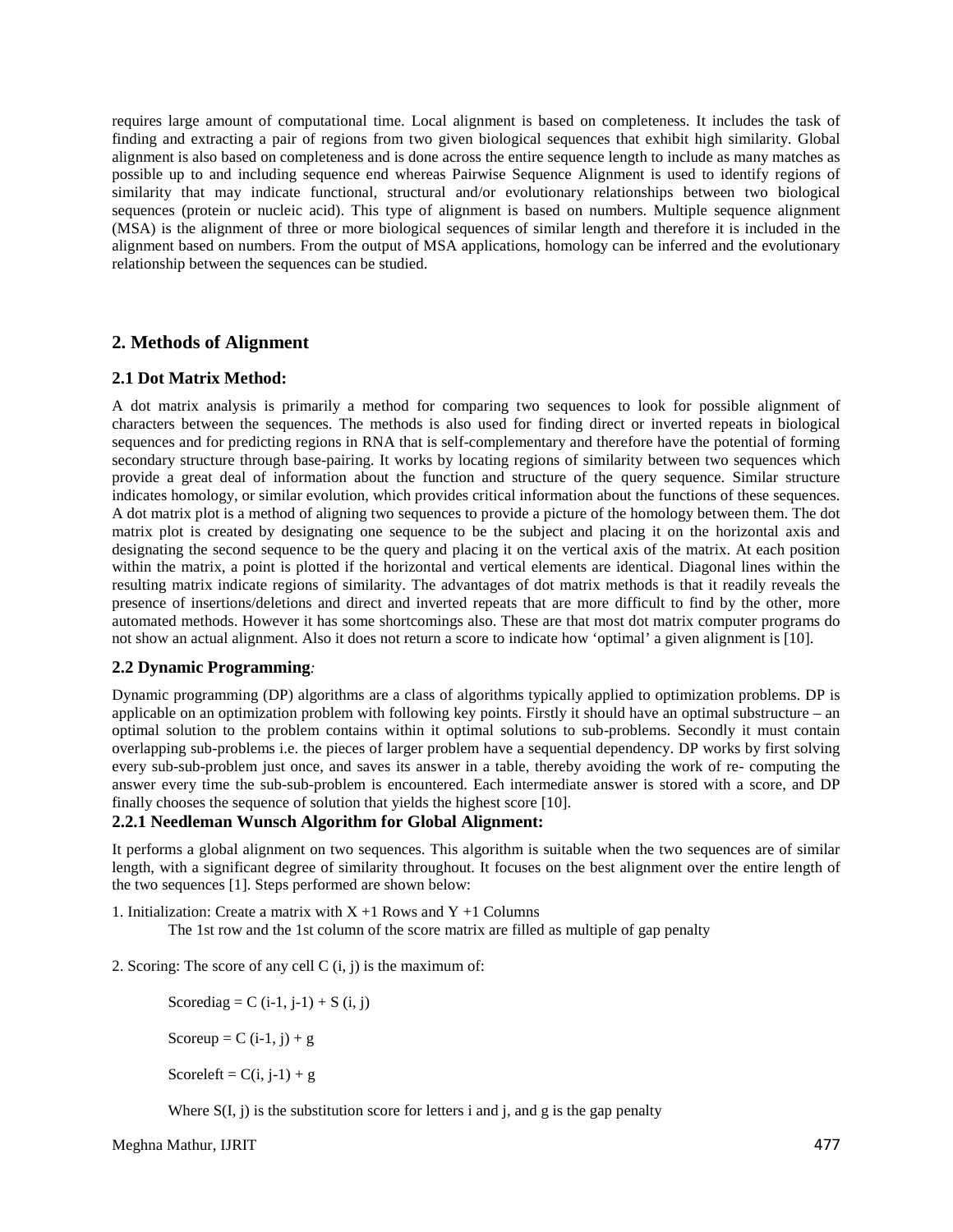3. Traceback: The trace back step determines the actual alignment(s) that result in the maximum score. There are likely to be multiple maximal alignments.Trace back starts from the last cell, i.e. position X, Y in the matrix gives alignment in reverse order. There are three possible moves: diagonally (toward the top-left corner of the matrix), up, or left .It takes the current cell and looks to the neighbor cells that could be direct predecessors. This means it looks to the neighbor to the left (gap in sequence #2), the diagonal neighbor (match/mismatch), and the neighbor above it (gap in sequence #1). The algorithm for trace back chooses as the next cell in the sequence one of the possible predecessors.

Example:

Sequence1: AGCTACTG

Sequence2: TCGCATACGC

- $\odot$  Match Score = +1
- $\odot$  Mismatch Score = -1
- $\odot$  Gap penalty = -1

Substitution Matrix

|   | A | G | C | т |
|---|---|---|---|---|
|   |   |   |   |   |
| G |   |   |   |   |
| C |   |   |   |   |
| m |   |   |   |   |

Initialization step:

|              | $\mathbf{r}$     |              |           |             |             |              |              |             |             |
|--------------|------------------|--------------|-----------|-------------|-------------|--------------|--------------|-------------|-------------|
|              |                  | $\mathbf{A}$ | ${\bf G}$ | $\mathbf C$ | $\mathbf T$ | $\mathbf{A}$ | $\mathsf{C}$ | $\mathbf T$ | ${\bf G}$   |
|              | $\boldsymbol{0}$ | $-1$         | $-2$      | $-3$        | $-4$        | $-5$         | $-6$         | $-7$        | $\text{-}8$ |
| $\mathbf T$  | $-1$             |              |           |             |             |              |              |             |             |
| $\mathsf{C}$ | $-2$             |              |           |             |             |              |              |             |             |
| ${\bf G}$    | $-3$             |              |           |             |             |              |              |             |             |
| $\mathsf{C}$ | $-4$             |              |           |             |             |              |              |             |             |
| $\mathbf{A}$ | $-5$             |              |           |             |             |              |              |             |             |
| $\mathbf T$  | $-6$             |              |           |             |             |              |              |             |             |
| $\mathbf{A}$ | $-7$             |              |           |             |             |              |              |             |             |
| $\mathsf{C}$ | $-8$             |              |           |             |             |              |              |             |             |
| ${\bf G}$    | $-9$             |              |           |             |             |              |              |             |             |
| $\mathbf C$  | $-10$            |              |           |             |             |              |              |             |             |

Scoring matrix:

|  | $\sim$ | $\cdot$ $\cdot$ $\cdot$ | <b>Contractor</b> | . | - 11 | . | $\overline{a}$ |
|--|--------|-------------------------|-------------------|---|------|---|----------------|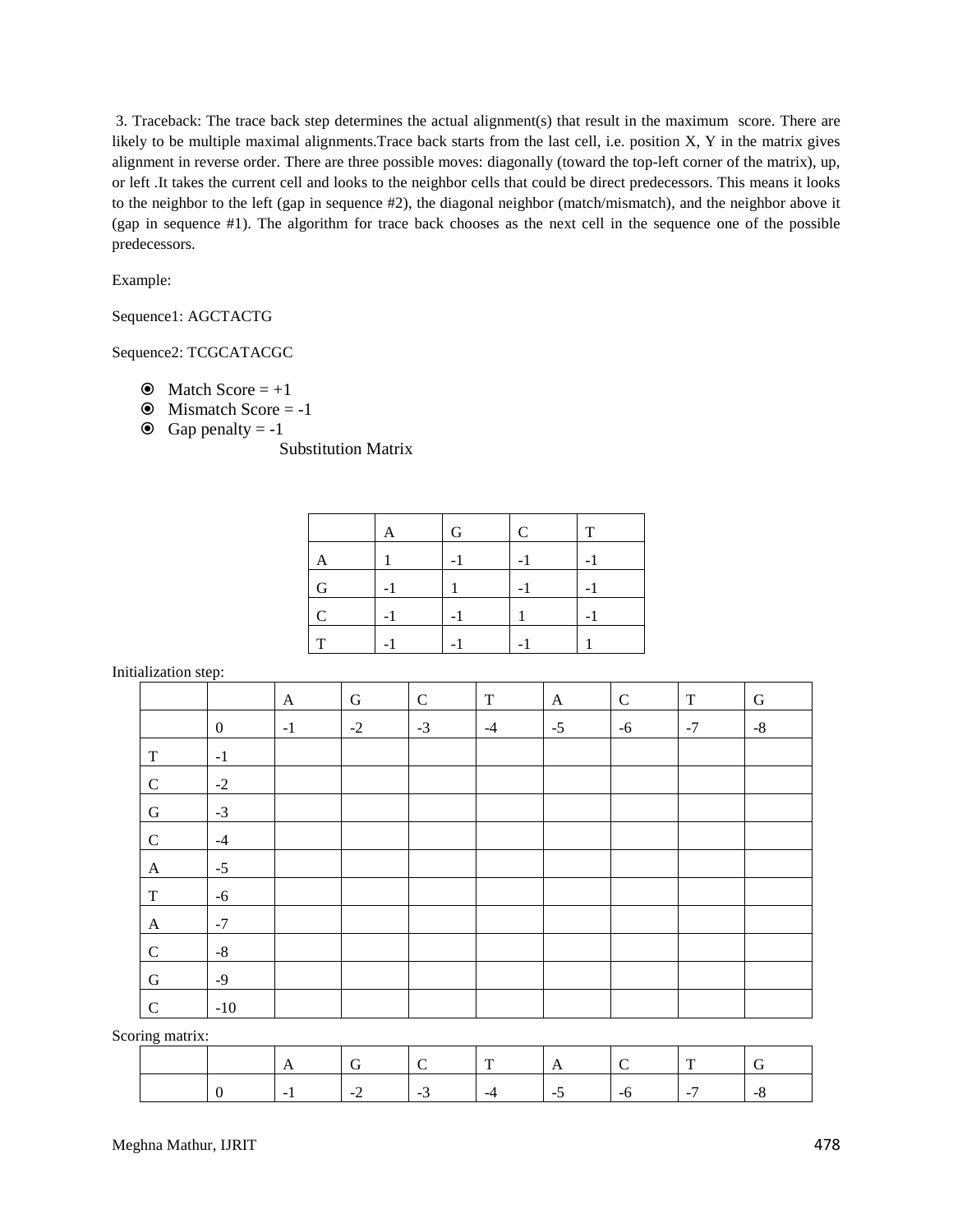| T           | $-1$  | -1               | $\overline{0}$   | $-1$           | $-2$           | $-3$             | $-4$           | $-5$           | $-6$             |
|-------------|-------|------------------|------------------|----------------|----------------|------------------|----------------|----------------|------------------|
| $\mathbf C$ | $-2$  | $\boldsymbol{0}$ | 2                | 1              | $\theta$       | $-1$             | $-2$           | $-3$           | $-4$             |
| G           | $-3$  | $-1$             | -1               | 3              | 2              | 1                | $\overline{0}$ | $-1$           | $-2$             |
| $\mathbf C$ | $-4$  | $-2$             | $\boldsymbol{0}$ | 2              | $\overline{4}$ | 3                | 2              | $\mathbf{1}$   | $\boldsymbol{0}$ |
| A           | $-5$  | $-3$             | $-1$             | 1              | 3              | 5                | $\overline{4}$ | 3              | $\boldsymbol{0}$ |
| T           | $-6$  | $-4$             | $-2$             | $\overline{0}$ | 2              | $\overline{4}$   | 6              | 5              | $\overline{4}$   |
| A           | $-7$  | $-5$             | $-3$             | $-1$           | -1             | 3                | $\overline{5}$ | $\overline{7}$ | 6                |
| $\mathbf C$ | $-8$  | $-6$             | $-4$             | $-2$           | $\overline{0}$ | 2                | $\overline{4}$ | 6              | 8                |
| G           | $-9$  | $-7$             | $-5$             | $-3$           | $-1$           | 1                | 3              | 5              | 7                |
| $\mathbf C$ | $-10$ | $-8$             | $-6$             | $-4$           | $-2$           | $\boldsymbol{0}$ | 2              | $\overline{4}$ | 6                |

The last right most cell gives the value of alignment of the sequences. Here the score is 6 .

Dynamic programming provides optimal alignment for a given set of scoring function which is its advantage. But it is slow due to the very large number of computational steps; computer memory requirement also increases as the square of the sequence lengths. Moreover the complexity is  $O(n^2)$ . Therefore it is difficult to use the method for very long sequences.

## **2.2.2 Smith Waterman Algorithm for Local Alignment:**

It performs the local alignment on two sequences and find out the best alignment over the conserved domain of two sequences [1]. The steps of Smith waterman algorithm are same as that of Needleman Wunsch i.e. initialization, scoring and trace back. In the initialization step we fill the first row and column of the matrix by zeros. In the scoring step we do not include negative scores so we put zeros instead. Finally in trace back step we start with the cell that has the highest score and work back until a cell with a score of zero is reached.

#### **2.3 Progressive Methods:**

Progressive methods are used for multiple sequence alignment. It is used to align three or more sequences. Using the standard dynamic programming algorithm on each pair, we can calculate the  $(N*(N-1))/2$  (N is total number of sequences) distances between the sequence pairs. Distance matrix is obtained by applying the clustering algorithm and then constructing a guide tree. From the tree obtained we align the first node to the second node. After fixing the alignment, addition of another sequence or the third node takes place. After this we iterate the step until all the sequences are aligned. When a sequence is aligned to a group or when there is alignment in between the two groups of sequences, the alignment is performed that had the highest alignment score. The gap symbols in the alignment replaced with a neutral character [10].

#### **2.4 Iterative Methods**

These algorithms use iterative approach in which existing alignment can be realigned during addition of more sequences to multiple sequence alignment. Iterative methods can return to previously calculated pairwise alignments or sub-MSAs incorporating subsets of the query sequence as a means of optimizing a general objective function such as finding a high-quality alignment score [10]. Iterative methods are DIALIGN which takes an unusual approach of focusing narrowly on local alignments between sub-segments or sequence motifs without introducing a gap penalty. The alignment of individual motifs is then achieved with a matrix representation similar to a dot-matrix plot in a pairwise alignment. The most popular iteration-based method called MUSCLE (multiple sequence alignment by log-expectation) improves on progressive methods with a more accurate distance measure to assess the relatedness of two sequences. The distance measure is updated between iteration stages [6].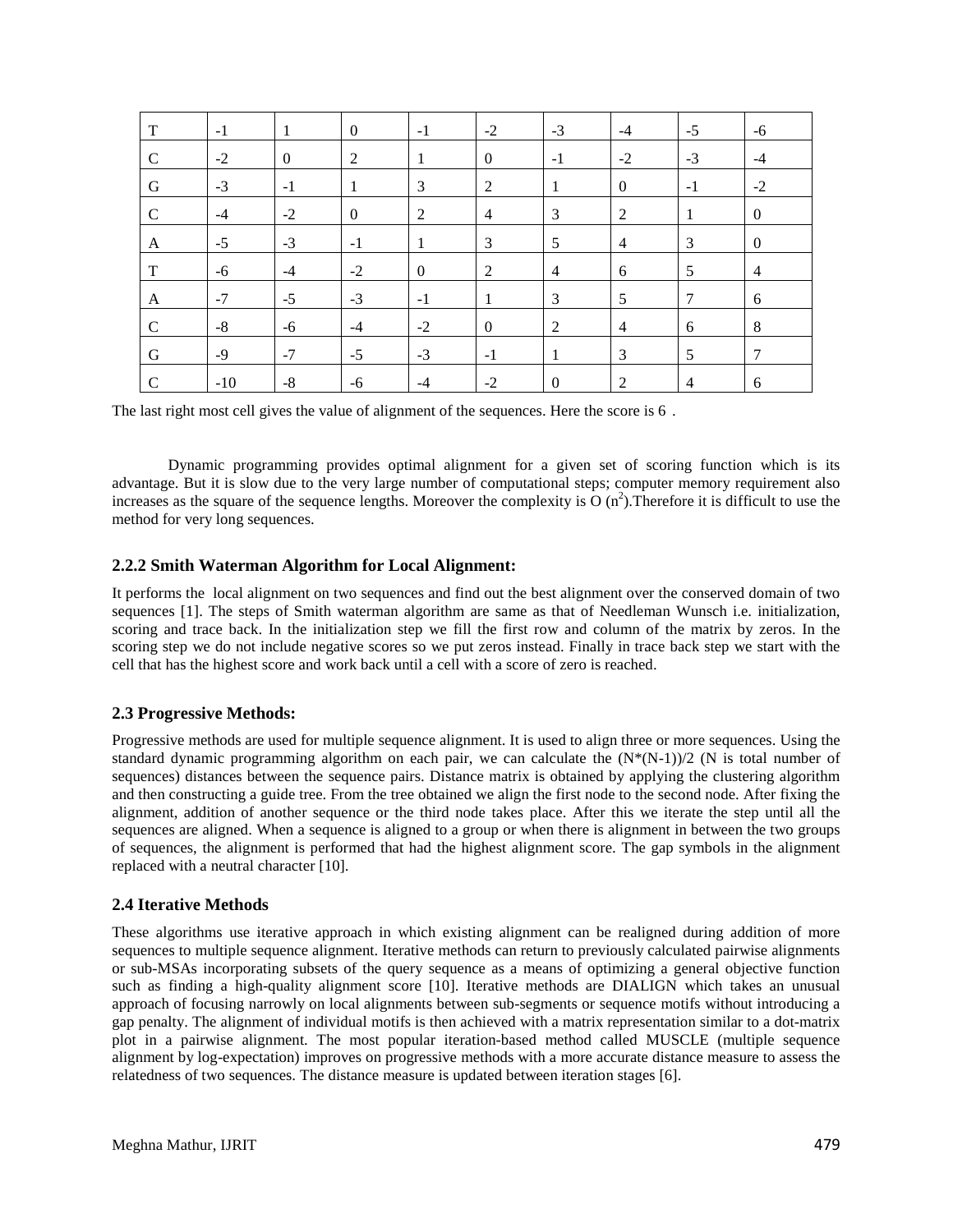#### **3. Evaluation of Sequence Alignment Algorithms**

A sequence can be evaluated based on various factors like complexity of an algorithm, probability, accuracy and definiteness of an algorithm. Based on the complexity factor we can evaluate an algorithm .The algorithm that takes less time is more useful to the one that takes much time. This is so because our ultimate goal is always to solve a problem in as much less time as possible. In the case of ClustalW algorithm, the multiple sequence alignment of N sequences of length O (n), the complexity is O ( $N^2n^2$ ). While by using the heuristics to this algorithm the complexity reduces to O (Nlog<sub>2</sub>Nn<sup>2</sup>). So it can be concluded that complexity helps in evaluating the use of an algorithm of a sequence alignment.

Second evaluating factor can be probability. Posterior probability is applied on pair of characters to find out the matching score. This helps in obtaining accurate results and higher speed [2].

The third evaluating factor can be accuracy of an existing algorithm. Accuracy can be defined as the correctness of an algorithm in terms of the output obtained on applying accurate inputs. An algorithm should always give one output to the number of inputs applied. So if that's the case then it can be said that the algorithm is accurate [3].

Fourth factor can be definiteness. By the term definiteness we mean that the algorithm should have finite number of steps. If an algorithm is not having a finite number of steps then that one cannot provide us with the correct results or the desired results.

#### **4. Proposed Methodology**

In partitioning algorithm the overall problem is partitioned into smaller sub problems that can be easily solved exponentially. Suppose we have a family  $S = (S1, S2, \dots, SN)$  of N sequences, we partition the sequences into subsets of segments vertically. When we cut the sequence Si at a position near the midpoint, we obtain two new families of shorter sequences. If we align the two new families of sequences optimally, we can concatenate our resulting alignments of the original sequences. [11]

Steps of the algorithm are:

- 1. Estimation of matching score
- 2. Searching for optimal cut-off points
- 3. Bisection

# 4. Partition.

#### **Estimation of matching score:**

Let A and B be two sequences of lengths L and M. The score of their alignment can be found out using dynamic programming algorithm .To reduce the time complexity score estimation algorithm is designed to find approximate score of two sequence alignment. This algorithm consists of four steps which scans sequences from different directions. A and B are upper and lower sequences respectively whose scores are to be found out.

The steps are as follows:

Left-Upper: in this step we start from first character in A sequence, suppose A[0] and search for the first matching character in B from left to right. If no matching character is found in B matching A[0] then we restart the scan to find for the character matching  $A[1]$  in B. If such character is found say  $B[i]$ , the algorithm then searches for the first character matching with B[j] in the rest part of A from left to right. If no such character is found the it again start the search for the character matching  $B[j+1]$  in B. When such character is found say A[i], the algorithm searches for the first character matching with A[i] in rest of B sequence from left to right only. We keep on repeating these steps till we reach the end of the sequences. As a result we can find the matching characters in the sequences. Similarly we repeat the steps for Left-Lower, Right-Upper and Right-Lower.

Example: Explanation of first step



Sequence B: T C G C A T A C G C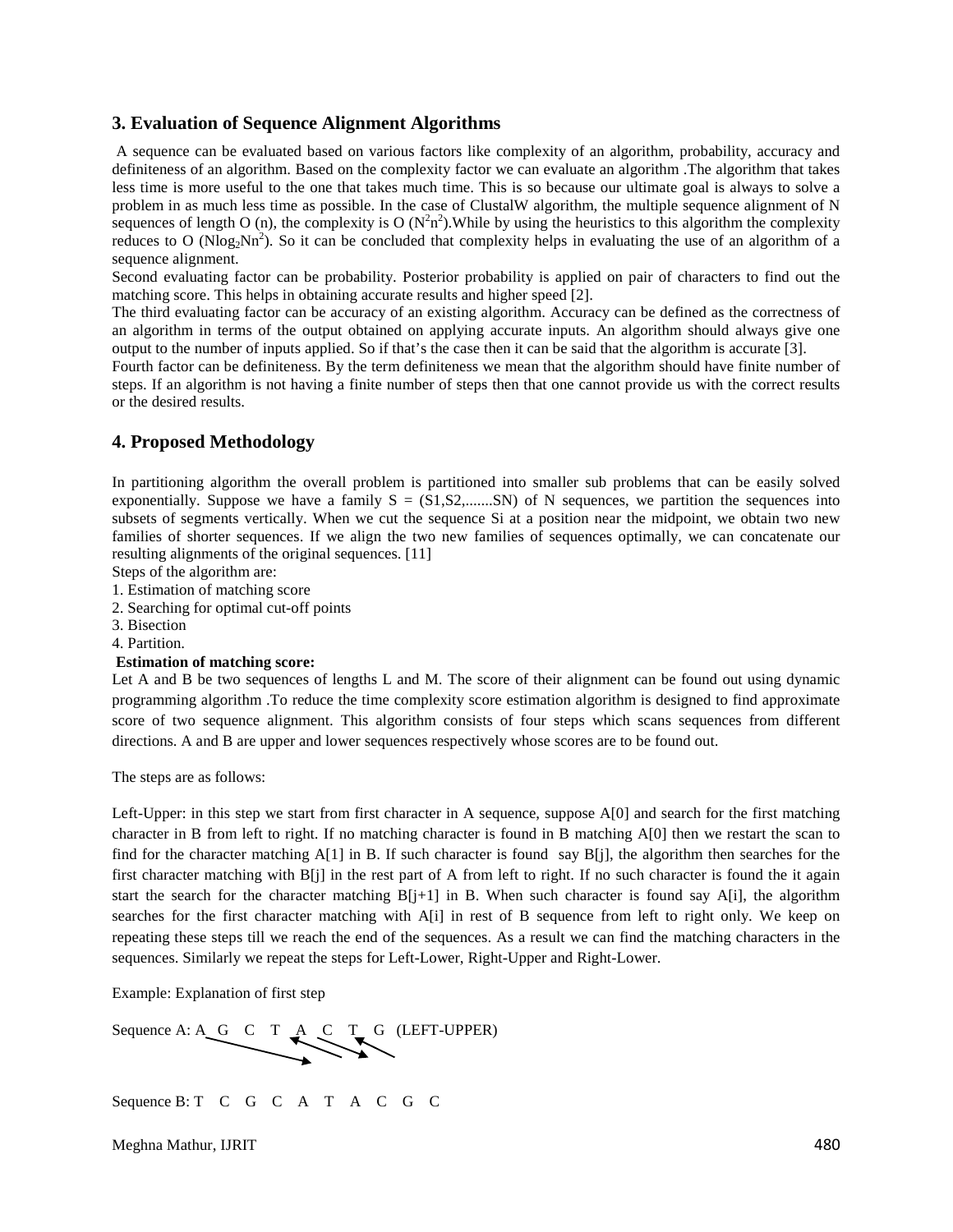

Maximum count gives the score of alignment between sequences. Here maximum score is 6.

## **Implementation:**

| Multiple Sequence Alignment |                                                 |  |  |  |  |
|-----------------------------|-------------------------------------------------|--|--|--|--|
| Enter the Sequences         |                                                 |  |  |  |  |
| Sequence 1 AGCTACTG         |                                                 |  |  |  |  |
|                             | Sequence 2 TCGCATACGC                           |  |  |  |  |
| Submit<br>Note:             | * Sequence should contain only ACGT Characters. |  |  |  |  |

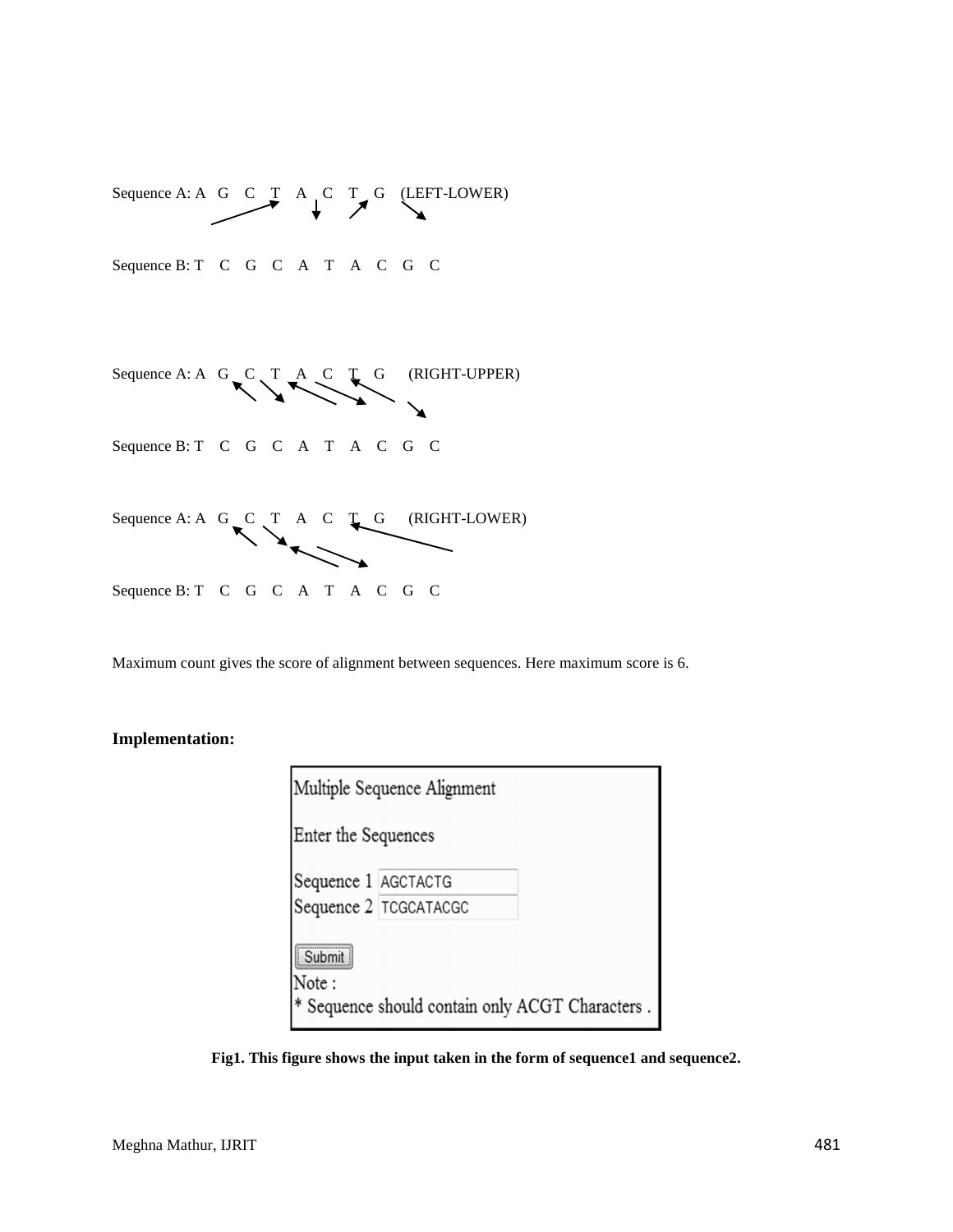| Multiple Sequence Alignment                         |  |  |  |  |
|-----------------------------------------------------|--|--|--|--|
| • Sequence 1: AGCTACTG<br>• Sequence 2 : TCGCATACGC |  |  |  |  |
| • Left-Upper Count                                  |  |  |  |  |
| • Right-Upper Count<br>6                            |  |  |  |  |
| • Left-Lower Count<br>$\boldsymbol{A}$              |  |  |  |  |
| • Right-Lower Count<br>5                            |  |  |  |  |
| • Left-Upper char<br>ATAC                           |  |  |  |  |
| • Right-Upper char<br>GCATCG                        |  |  |  |  |
| • Left-Lower char<br>TATG                           |  |  |  |  |
| • Right-Lower char<br>CATCG                         |  |  |  |  |



## **Right-upper, Left-upper and Right-upper respectively.**

# **5. Applications of Multiple Sequence Alignment**

Multiple sequence alignment has emerged to have a lot of applications in the field of bioinformatics such as Sequence alignment helps in pattern recognition i.e. regions responsible for functional site can be identified by looking at the conserved regions, profiles can be extracted using the file provided in multiple sequence alignment so that these can be used against databases, DNA regulatory elements can be located using multiple sequence alignment moreover tree reconstruction can take place by picking u related sequences which are used in multiple sequence alignment. Also decision about membership of protein to belong to a particular family can be inferred from multiple sequence alignment.

# **6. Result and Conclusion**

Based on literature survey of all sequence alignment algorithms the table gives the summarized observation of all algorithms. **Table1** 

|                                                                                                 | ташег                                                                                                                                                                           |                                                                                                                                                                                                         |
|-------------------------------------------------------------------------------------------------|---------------------------------------------------------------------------------------------------------------------------------------------------------------------------------|---------------------------------------------------------------------------------------------------------------------------------------------------------------------------------------------------------|
| <b>ALGORITHM</b>                                                                                | <b>ADVANTAGES</b>                                                                                                                                                               | <b>DISADVANTAGES</b>                                                                                                                                                                                    |
| Dot Matrix Method                                                                               | It readily reveals the presence of<br>insertions/deletions and direct and<br>inverted repeats that<br>are<br>more<br>difficult to find by the other, more<br>automated methods. | Dot matrix computer programs do not<br>show an actual alignment.<br>It does not return a score to indicate<br>how 'optimal' a given alignment is.<br>Dot plots do not provide statistical<br>analysis.  |
| Dynamic<br>Programming<br>i) Needleman<br>Wunsch Algorithm<br>ii)Smith<br>Waterman<br>Algorithm | It is guaranteed in mathematical<br>provide<br>optimal<br>to<br>an<br>sense<br>alignment for a given set of scoring<br>function.<br>It does not require gap penalty.            | It becomes slow as there are large<br>computation steps.<br>requirement<br>The<br>also<br>memory<br>increases as alignment sequences get<br>large.<br>It requires gap penalty for efficient<br>working. |
| Progressive Alignment                                                                           | These are efficient for aligning large<br>Progressive<br>of<br>sequences.<br>set                                                                                                | Progressive alignment is not optimal                                                                                                                                                                    |